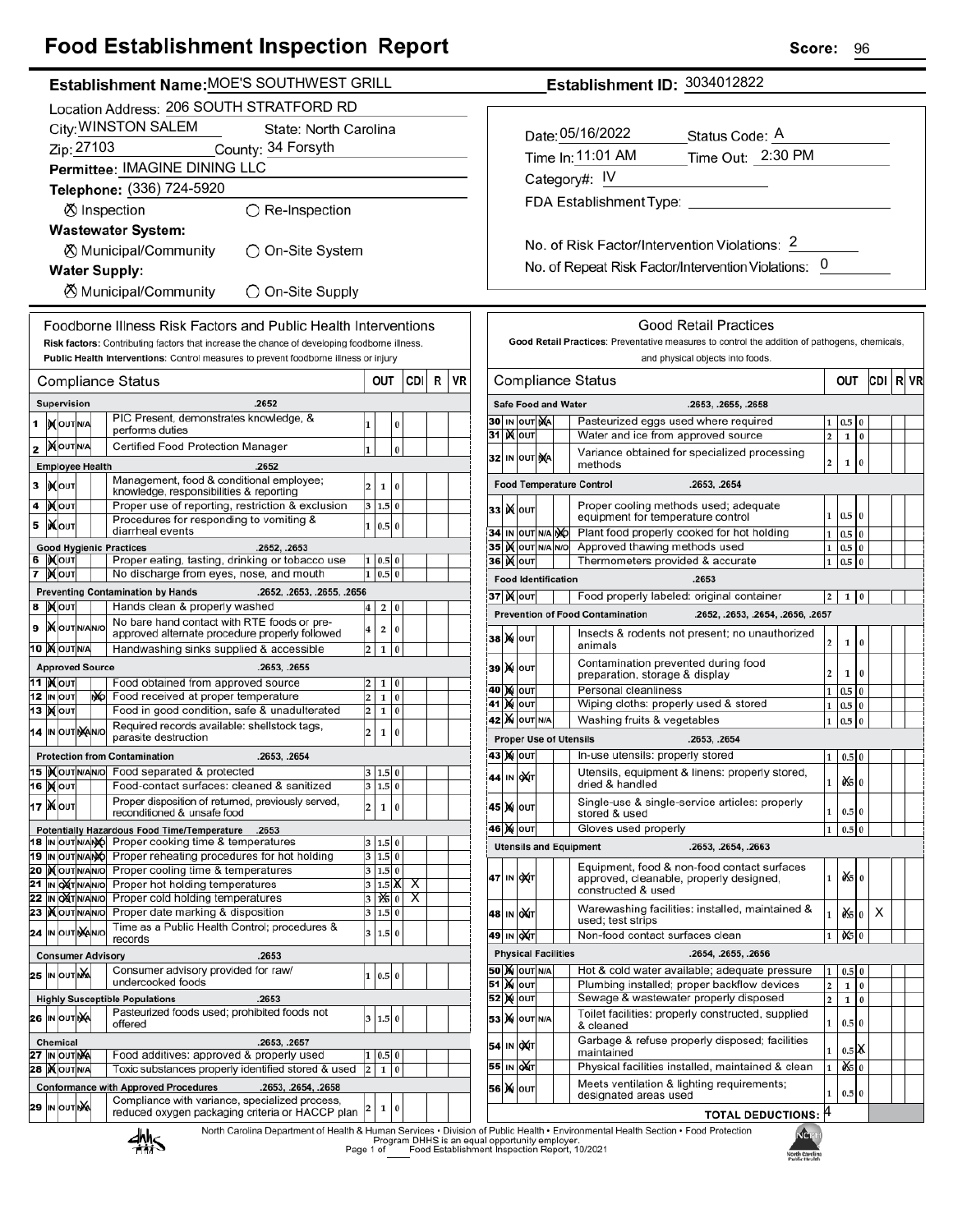# Comment Addendum to Food Establishment Inspection Report

| Establishment Name: MOE'S SOUTHWEST GRILL                                                                                   | Establishment ID: 3034012822                                                                                              |  |  |  |  |  |
|-----------------------------------------------------------------------------------------------------------------------------|---------------------------------------------------------------------------------------------------------------------------|--|--|--|--|--|
| Location Address: 206 SOUTH STRATFORD RD<br>City: WINSTON SALEM<br>State:NC                                                 | Date: 05/16/2022<br>$ \mathsf{X} $ Inspection $\Box$ Re-Inspection<br> X <br>Comment Addendum Attached?<br>Status Code: A |  |  |  |  |  |
| County: 34 Forsyth<br>Zip: 27103                                                                                            | Water sample taken? $\Box$ Yes $\Box$ No<br>Category #: IV                                                                |  |  |  |  |  |
| Wastewater System: X Municipal/Community   On-Site System<br>Water Supply:<br><b>x</b> Municipal/Community □ On-Site System | Email 1:jasonp@br1980.com                                                                                                 |  |  |  |  |  |
| Permittee: IMAGINE DINING LLC                                                                                               | Email 2:                                                                                                                  |  |  |  |  |  |
| Telephone: (336) 724-5920                                                                                                   | Email $3:$                                                                                                                |  |  |  |  |  |
| <b>Temperature Observations</b>                                                                                             |                                                                                                                           |  |  |  |  |  |

| Effective January 1, 2019 Cold Holding is now 41 degrees or less |                         |                    |          |              |          |      |
|------------------------------------------------------------------|-------------------------|--------------------|----------|--------------|----------|------|
| Item<br>Seasoned Rice                                            | Location<br>cook line   | Temp Item<br>141.0 | Location | Temp<br>Item | Location | Temp |
| Cilantro Lime Rice cook line                                     |                         | 160.0              |          |              |          |      |
| Pinto Beans                                                      | cook line               | 152.0              |          |              |          |      |
| <b>Black Beans</b>                                               | cook line               | 186.0              |          |              |          |      |
| Chicken                                                          | cook line               | 149.0              |          |              |          |      |
| <b>Steak</b>                                                     | cook line               | 150.0              |          |              |          |      |
| <b>Ground Beef</b>                                               | cook line               | 162.0              |          |              |          |      |
| Cooked Mushrooms cook line                                       |                         | 159.0              |          |              |          |      |
| Tofu                                                             | cook line               | 160.0              |          |              |          |      |
| Pico de Gallo                                                    | cold well               | 42.0               |          |              |          |      |
| Corn Salsa                                                       | cold well               | 45.0               |          |              |          |      |
| Lettuce                                                          | cold well               | 45.0               |          |              |          |      |
| Pico de Gallo                                                    | walk-in cooler          | 42.0               |          |              |          |      |
| Tofu                                                             | walk-in cooler          | 40.0               |          |              |          |      |
| <b>Tomatillo Salsa</b>                                           | walk-in cooler          | 43.0               |          |              |          |      |
| Hot Water                                                        | 3-compartment sink      | 157.0              |          |              |          |      |
| Quat Sani                                                        | 3-compartment sink      | 300.0              |          |              |          |      |
| Serv Safe                                                        | Cordezmon James 9-17-24 | 000.0              |          |              |          |      |
|                                                                  |                         |                    |          |              |          |      |

| Person in Charge (Print & Sign): Cordezmon                                                                                                                                                                                                                                                                                 | First | James  | Last |                             |  |  |
|----------------------------------------------------------------------------------------------------------------------------------------------------------------------------------------------------------------------------------------------------------------------------------------------------------------------------|-------|--------|------|-----------------------------|--|--|
|                                                                                                                                                                                                                                                                                                                            | First |        | Last |                             |  |  |
| Regulatory Authority (Print & Sign): Victoria                                                                                                                                                                                                                                                                              |       | Murphy |      |                             |  |  |
| REHS ID: 2795 - Murphy, Victoria                                                                                                                                                                                                                                                                                           |       |        |      | Verification Required Date: |  |  |
| REHS Contact Phone Number: (336) 703-3814<br>North Carolina Department of Health & Human Services<br>• Food Protection Program<br>● Environmental Health Section<br>● Division of Public Health<br>DHHS is an equal opportunity employer.<br>$\frac{1}{2}$<br>Food Establishment Inspection Report, 10/2021<br>Page 1 of _ |       |        |      |                             |  |  |